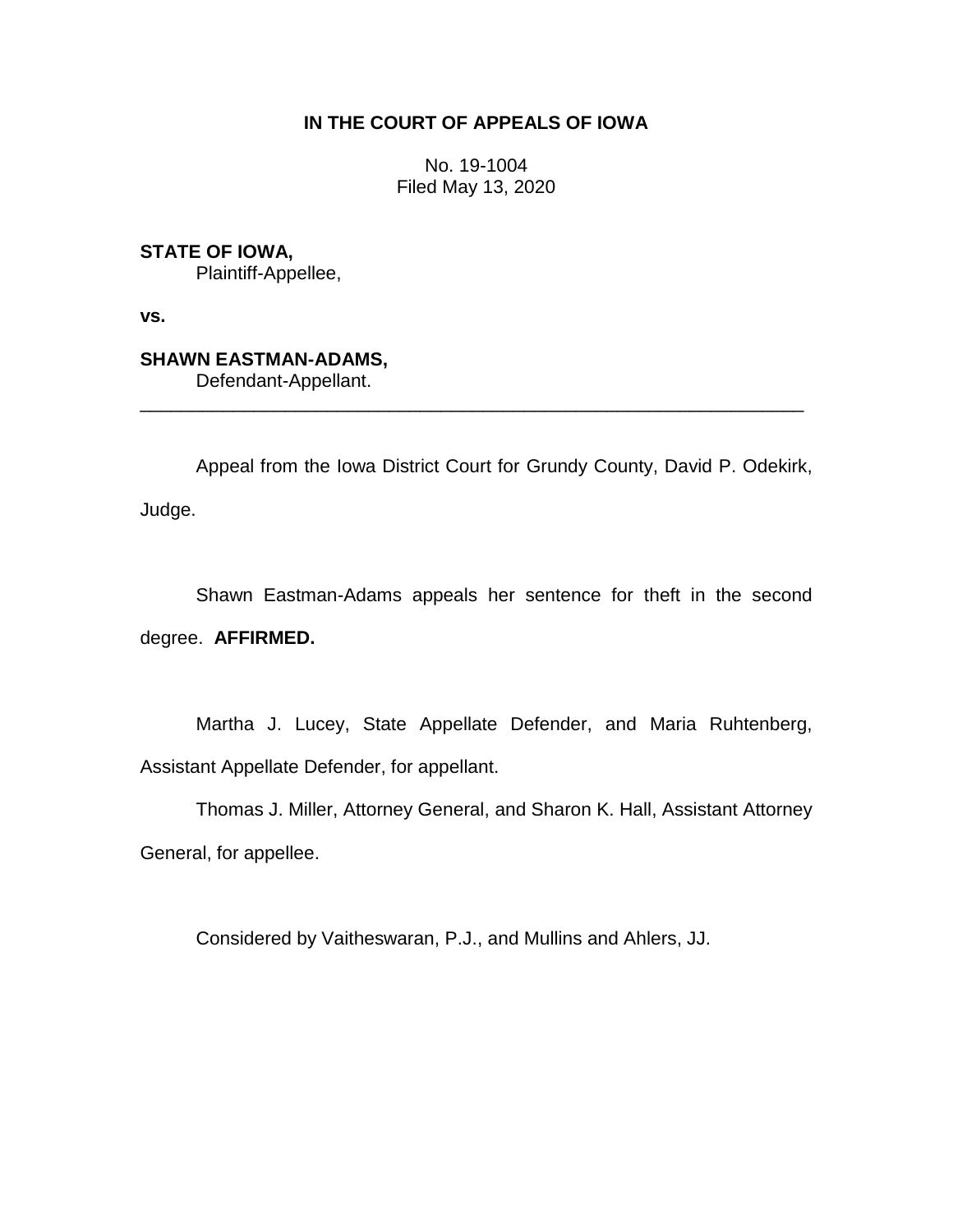## **AHLERS, Judge.**

 $\overline{a}$ 

Shawn Eastman-Adams<sup>1</sup> challenges the district court's decision to send her to prison after she was convicted of theft in the second degree as a habitual offender.<sup>2</sup> She asserts failure to suspend the prison sentence was an abuse of discretion because the district court failed to adequately consider her difficult childhood, her history as a victim of abuse, the length of time that passed since her last felony convictions, the recommendation for a suspended sentence by the presentence investigator, her mental health treatment needs, the non-violent nature of her criminal history, and the fact that much of the stolen property had been recovered.

We review sentencing decisions for correction of errors at law. *State v. Letscher*, 888 N.W.2d 880, 883 (Iowa 2016). "[T]he decision of the district court to impose a particular sentence within the statutory limits is cloaked with a strong presumption in its favor, and will only be overturned for an abuse of discretion or the consideration of inappropriate matters." *State v. Formaro*, 638 N.W.2d 720,

<sup>&</sup>lt;sup>1</sup> During the sentencing hearing, the district court noted the defendant was now known as Shawn Marie Tomkins. To maintain consistency with the district court filings, we will refer to the defendant as Eastman-Adams throughout this opinion.  $2$  As a habitual offender as referenced in Iowa Code section 902.8 (2018), Eastman-Adams was subject to a fifteen-year prison sentence pursuant to Iowa Code section 902.9(1)(c). She was also not subject to a fine. *See* Iowa Code § 902.9(1)(e) (imposing a fine for a class "D" felony only when the felon is not a habitual offender). In spite of these code provisions relating to habitual offenders, the district court imposed a five-year prison sentence and also imposed a fine. The fine was suspended even though no probation was imposed. *See* Iowa Code § 907.3(3) (permitting suspension of a portion of a sentence only when probation is imposed). Since neither party raised an issue over the imposition of a five-year prison sentence for a habitual offender, the imposition of a fine for a habitual offender, or the suspension of the fine without imposition of probation, we do not address and take no position on the propriety of those terms of the sentence.